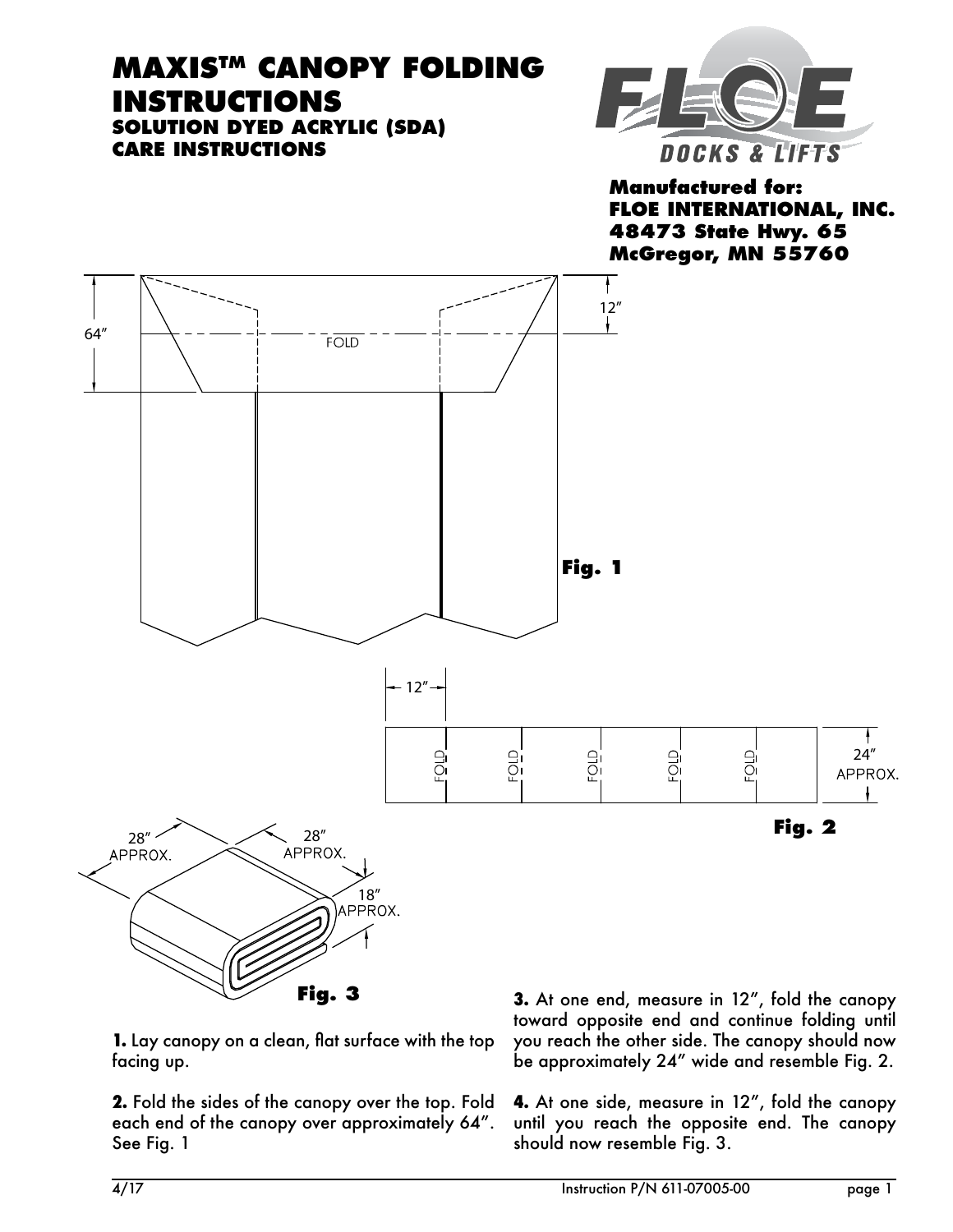# **Solution Dyed ACRYLIC CanopY Care and Cleaning Instructions**

Your Solution Dyed Acrylic (SDA) canopy fabric is a high performance fabric made from fade resistant solution-dyed acrylic fibers. It is specially designed for awning and sun protection items.

#### **General Information:**

All manufacturing processes of spinning and weaving are optimized to give to the canvas a high tensile and tear strength, and to produce an excellent surface finish for applying the high-tech coating. The coating is a proprietary finish that offers exceptional repellency to water and dirt, superior dimensional stability, and creates a durable fabric that keeps its aesthetic allure over its lifetime.

Maxis<sup>TM</sup> SDA canopies are very easy to handle because the fabric has a consistent firm hand and excellent lay flat that makes the canvas easy to cut, sew, and fabricate. This configuration provides better adhesion of the vinyl when heat transfer equipment is used.

#### **Cleaning:**

The high technology finish provides Maxis<sup>TM</sup> canopies with a long-lasting protection against mold and excellent water and oil repellency, protecting from both sun and water for many years.

However, the accumulation of dust, air pollution particles, foreign organic materials and general dirt can damage this protection, shortening the life of the canvas.

The most effective method for maintaining canvases is to clean once a month with water with a low pressure hose, thereby, dirt accumulation into the fabric is avoided.

It is very important that after cleaning with water, the canvas should be completely dry before folding and storage.

If this periodic washing is done, in most environments, you only need to do a more thorough cleaning every 2 or 3 years.

When thorough cleaning SDA canopy fabrics, follow these simple steps:

- 1. Brush off excess dust and dirt with a soft brush. NEVER brush with stiff brushes since it may damage the finish.
- 2. Spray the awning with clean water. If a hose is used, avoid high pressure.
- 3. Prepare a solution of solvent-free soap in warm water (no more than 100ºF) and apply it on the awning, letting it penetrate the fabric.

4. Rinse with water to remove all traces of soap.

5. Let air dry and no wind the awning until the canvas is completely dry. Maxis<sup>™</sup> SDA canopies are protected against the growth of fungi. However, fungi can grow on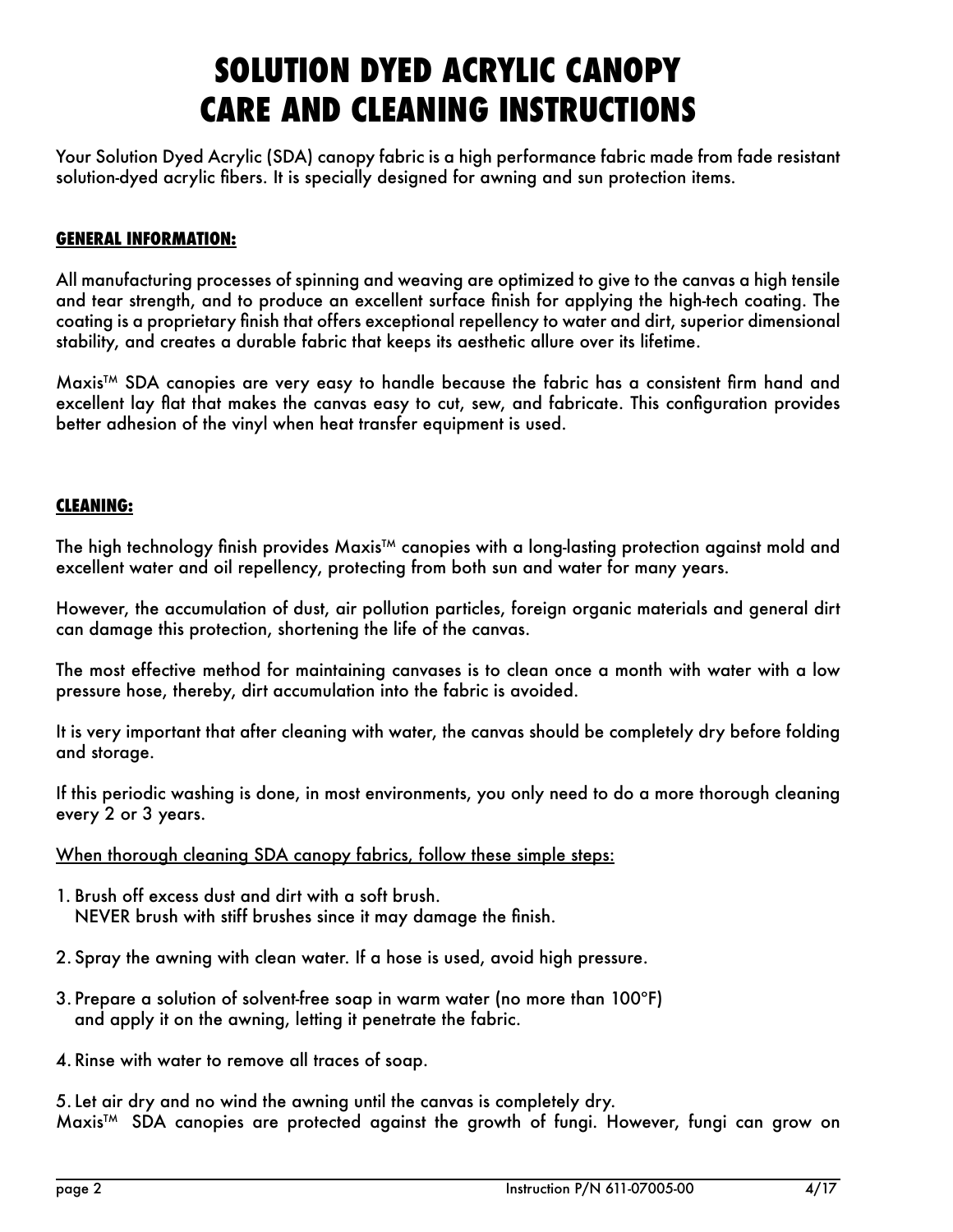embedded dirt.

### To clean these stains, a more intensive cleaning needs to be completed using the following procedure:

- 1. Brush off excess dust and dirt with a soft brush. NEVER brush with stiff brushes since damage the finish film tissue.
- 2. Prepare a solution with 10% household bleach, 20% of solvent-free neutral detergent, and 70% water.
- 3. Apply the solution onto the fabric, letting it set between 15 and 20 minutes maximum.
- 4. Rinse with clean water several times. If bleach residues remain on canvas, damage to the fabric may occur under UV rays (sunlight).
- 5. Allow to air dry in a calm, non-windy area until the canopy is completely dry.
- 6. Repeat the process if necessary.

To protect the environment, be sure to properly dispose of dirty water when using bleach as it can be harmful to animals and plants.

*With proper care and cleaning, you can expect excellent service and long life from your SDA fabric.*